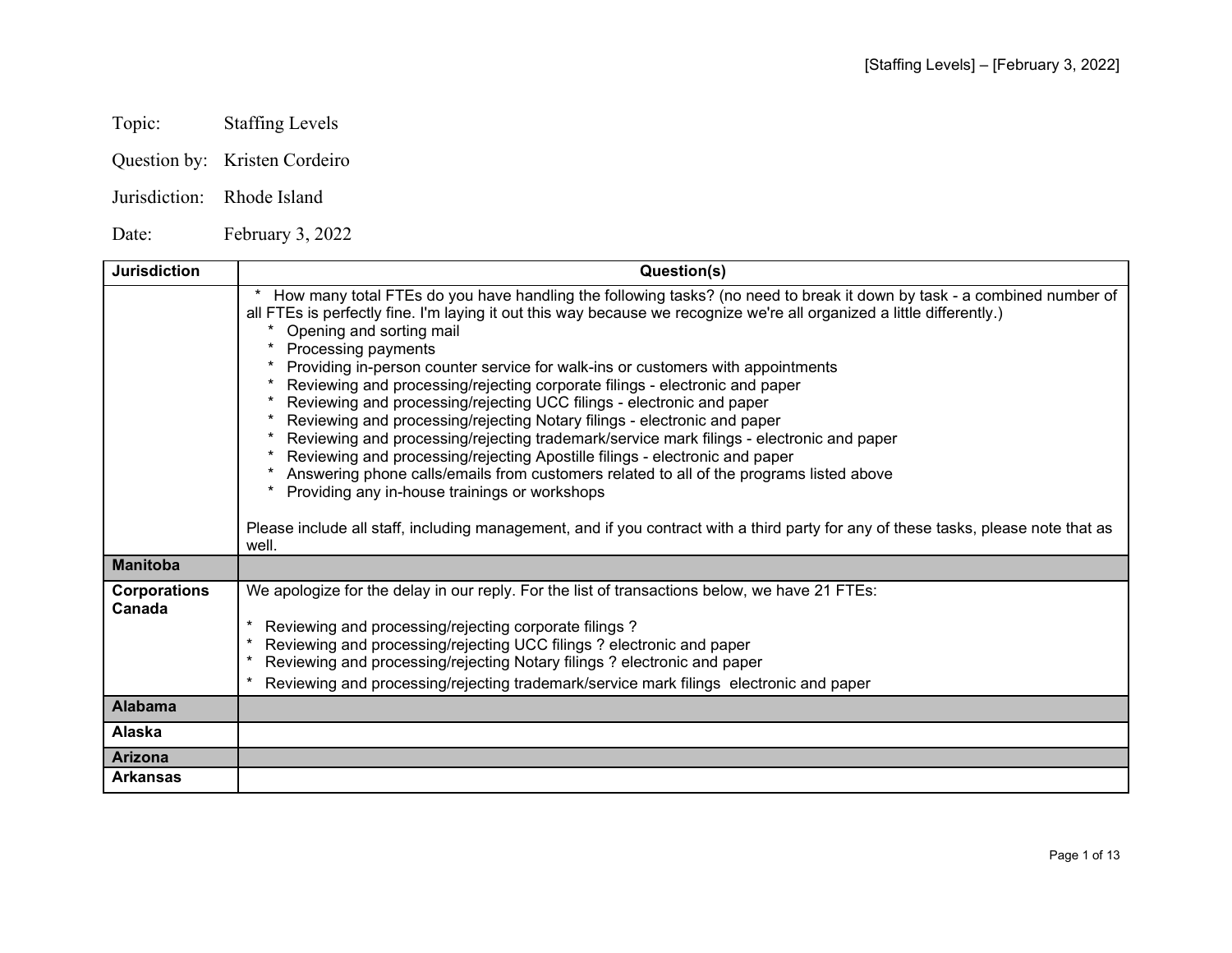| <b>Jurisdiction</b>            | Question(s)                                                                                                                                                                                                                                                                                                                                                                                                                                                                                                                                                                                                                                                                                                                                                                                                                                                                                                                                                                                                                                                                                      |
|--------------------------------|--------------------------------------------------------------------------------------------------------------------------------------------------------------------------------------------------------------------------------------------------------------------------------------------------------------------------------------------------------------------------------------------------------------------------------------------------------------------------------------------------------------------------------------------------------------------------------------------------------------------------------------------------------------------------------------------------------------------------------------------------------------------------------------------------------------------------------------------------------------------------------------------------------------------------------------------------------------------------------------------------------------------------------------------------------------------------------------------------|
|                                | How many total FTEs do you have handling the following tasks? (no need to break it down by task - a combined number of<br>all FTEs is perfectly fine. I'm laying it out this way because we recognize we're all organized a little differently.)<br>Opening and sorting mail<br>Processing payments<br>Providing in-person counter service for walk-ins or customers with appointments<br>Reviewing and processing/rejecting corporate filings - electronic and paper<br>Reviewing and processing/rejecting UCC filings - electronic and paper<br>Reviewing and processing/rejecting Notary filings - electronic and paper<br>Reviewing and processing/rejecting trademark/service mark filings - electronic and paper<br>Reviewing and processing/rejecting Apostille filings - electronic and paper<br>Answering phone calls/emails from customers related to all of the programs listed above<br>Providing any in-house trainings or workshops<br>Please include all staff, including management, and if you contract with a third party for any of these tasks, please note that as<br>well. |
| <b>California</b>              | We have a total of 280 full-time employees that handle all of the noted tasks. We also have one part-time employee and 63<br>student assistants (temporary help) who also support the handling of these tasks.<br>Our office has a separate group within another division that is responsible for conducting in-house training and workshops.<br>That group consists of about 5-10 people.                                                                                                                                                                                                                                                                                                                                                                                                                                                                                                                                                                                                                                                                                                       |
| Colorado                       |                                                                                                                                                                                                                                                                                                                                                                                                                                                                                                                                                                                                                                                                                                                                                                                                                                                                                                                                                                                                                                                                                                  |
| <b>Connecticut</b>             |                                                                                                                                                                                                                                                                                                                                                                                                                                                                                                                                                                                                                                                                                                                                                                                                                                                                                                                                                                                                                                                                                                  |
| <b>Delaware</b>                |                                                                                                                                                                                                                                                                                                                                                                                                                                                                                                                                                                                                                                                                                                                                                                                                                                                                                                                                                                                                                                                                                                  |
| <b>District of</b><br>Columbia |                                                                                                                                                                                                                                                                                                                                                                                                                                                                                                                                                                                                                                                                                                                                                                                                                                                                                                                                                                                                                                                                                                  |
| <b>Florida</b>                 |                                                                                                                                                                                                                                                                                                                                                                                                                                                                                                                                                                                                                                                                                                                                                                                                                                                                                                                                                                                                                                                                                                  |
| Georgia                        |                                                                                                                                                                                                                                                                                                                                                                                                                                                                                                                                                                                                                                                                                                                                                                                                                                                                                                                                                                                                                                                                                                  |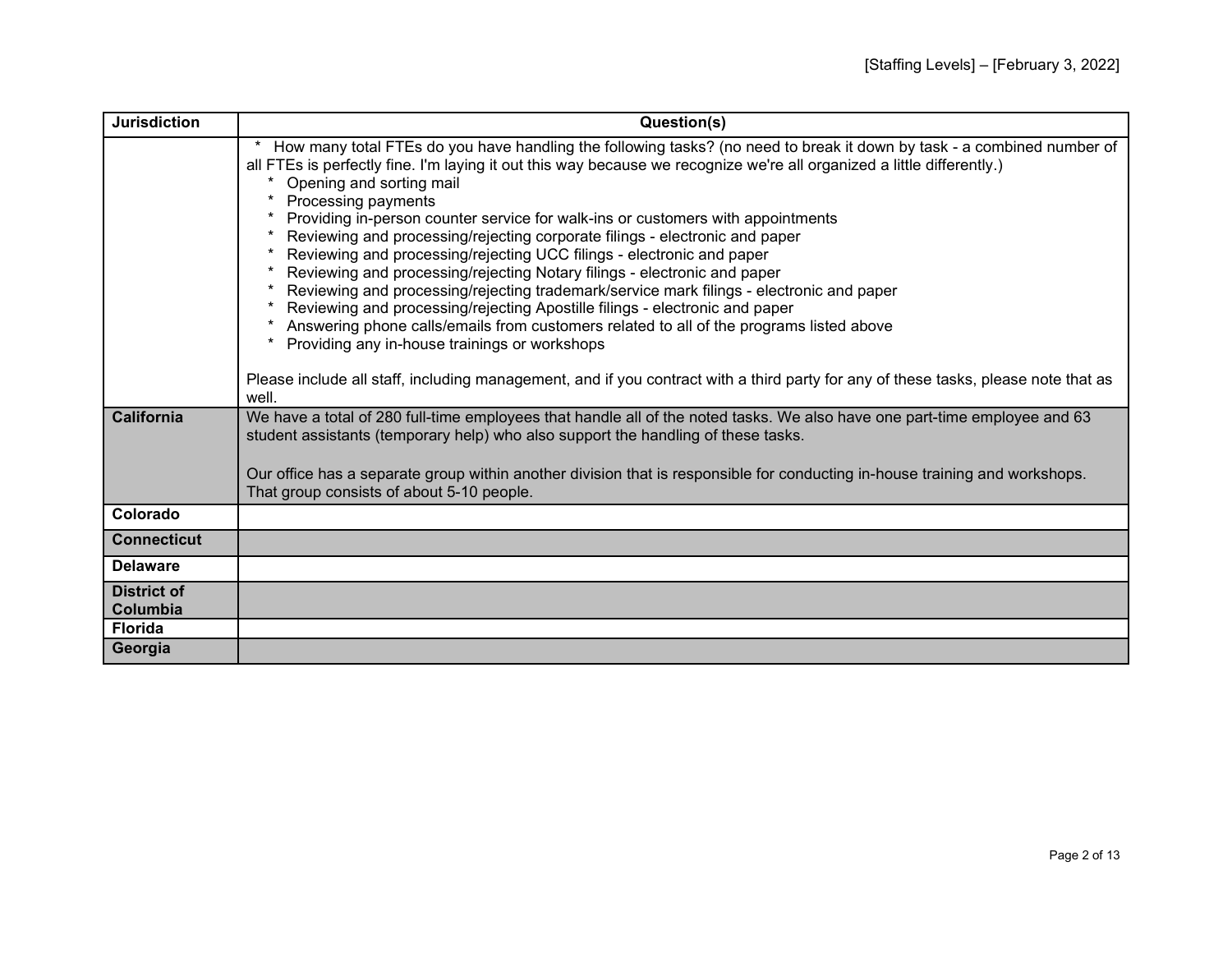| <b>Jurisdiction</b> | Question(s)                                                                                                                                                                                                                                                                                                                                                                                                                                                                                                                                                                                                                                                                                                                                                                                                                                                                                                                                                                                                                                                                                      |
|---------------------|--------------------------------------------------------------------------------------------------------------------------------------------------------------------------------------------------------------------------------------------------------------------------------------------------------------------------------------------------------------------------------------------------------------------------------------------------------------------------------------------------------------------------------------------------------------------------------------------------------------------------------------------------------------------------------------------------------------------------------------------------------------------------------------------------------------------------------------------------------------------------------------------------------------------------------------------------------------------------------------------------------------------------------------------------------------------------------------------------|
|                     | How many total FTEs do you have handling the following tasks? (no need to break it down by task - a combined number of<br>all FTEs is perfectly fine. I'm laying it out this way because we recognize we're all organized a little differently.)<br>Opening and sorting mail<br>Processing payments<br>Providing in-person counter service for walk-ins or customers with appointments<br>Reviewing and processing/rejecting corporate filings - electronic and paper<br>Reviewing and processing/rejecting UCC filings - electronic and paper<br>Reviewing and processing/rejecting Notary filings - electronic and paper<br>Reviewing and processing/rejecting trademark/service mark filings - electronic and paper<br>Reviewing and processing/rejecting Apostille filings - electronic and paper<br>Answering phone calls/emails from customers related to all of the programs listed above<br>Providing any in-house trainings or workshops<br>Please include all staff, including management, and if you contract with a third party for any of these tasks, please note that as<br>well. |
| <b>Hawaii</b>       | Opening and sorting mail - 3<br>Processing payments - 27<br>Providing in-person counter service for walk-ins or customers with appointments - 4<br>Reviewing and processing/rejecting corporate filings? electronic and paper - 16<br>Reviewing and processing/rejecting UCC filings? electronic and paper (done in another department)<br>Reviewing and processing/rejecting Notary filings ? electronic and paper (done in another department)<br>Reviewing and processing/rejecting trademark/service mark filings ? electronic and paper - 12<br>Reviewing and processing/rejecting Apostille filings ? electronic and paper (done in another department)<br>Answering phone calls/emails from customers related to all of the programs listed above - 30<br>Providing any in-house trainings or workshops                                                                                                                                                                                                                                                                                   |
| Idaho               |                                                                                                                                                                                                                                                                                                                                                                                                                                                                                                                                                                                                                                                                                                                                                                                                                                                                                                                                                                                                                                                                                                  |
| <b>Illinois</b>     |                                                                                                                                                                                                                                                                                                                                                                                                                                                                                                                                                                                                                                                                                                                                                                                                                                                                                                                                                                                                                                                                                                  |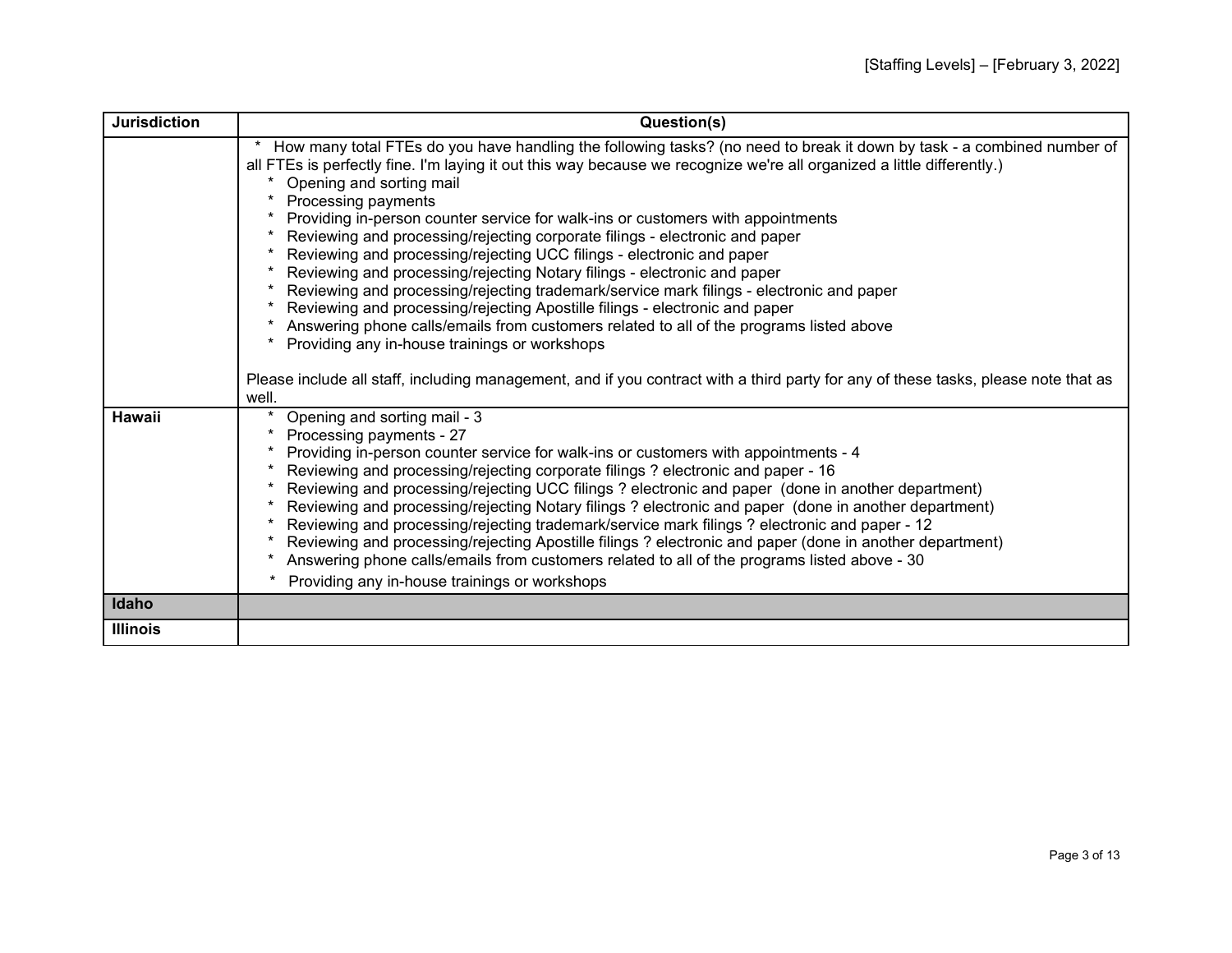| <b>Jurisdiction</b> | Question(s)                                                                                                                                                                                                                                                                                                                                                                                                                                                                                                                                                                                                                                                                                                                                                                                                                                                                                                                                                                                                                                                                                                                                                                                                                                                               |
|---------------------|---------------------------------------------------------------------------------------------------------------------------------------------------------------------------------------------------------------------------------------------------------------------------------------------------------------------------------------------------------------------------------------------------------------------------------------------------------------------------------------------------------------------------------------------------------------------------------------------------------------------------------------------------------------------------------------------------------------------------------------------------------------------------------------------------------------------------------------------------------------------------------------------------------------------------------------------------------------------------------------------------------------------------------------------------------------------------------------------------------------------------------------------------------------------------------------------------------------------------------------------------------------------------|
|                     | How many total FTEs do you have handling the following tasks? (no need to break it down by task - a combined number of<br>all FTEs is perfectly fine. I'm laying it out this way because we recognize we're all organized a little differently.)<br>Opening and sorting mail<br>Processing payments<br>Providing in-person counter service for walk-ins or customers with appointments<br>Reviewing and processing/rejecting corporate filings - electronic and paper<br>Reviewing and processing/rejecting UCC filings - electronic and paper<br>Reviewing and processing/rejecting Notary filings - electronic and paper<br>Reviewing and processing/rejecting trademark/service mark filings - electronic and paper<br>Reviewing and processing/rejecting Apostille filings - electronic and paper<br>Answering phone calls/emails from customers related to all of the programs listed above<br>Providing any in-house trainings or workshops                                                                                                                                                                                                                                                                                                                         |
|                     | Please include all staff, including management, and if you contract with a third party for any of these tasks, please note that as<br>well.                                                                                                                                                                                                                                                                                                                                                                                                                                                                                                                                                                                                                                                                                                                                                                                                                                                                                                                                                                                                                                                                                                                               |
| Indiana             | Indiana Business Services Division<br><b>Director</b><br>INBiz Deputy Director (manages all development, monthly deployments and bugs for Business Services applications).<br>This is vacant position. If anyone knows a great candidate, let me know!<br>Deputy Director (manages day to day operations and all of the associates report directly to this position)<br>* 8 Associates<br>They process all the work listed below with the exception of phone calls.<br>* Additional items that are worked on by associates include<br>Escalated tickets from the call center (any calls or issues that cannot be resolved by the call center agents)<br>Service of Process (very low volume)<br>Notary complaints & Improper Notarization Notices (time consuming)<br>Fraud review for business entity filings<br>* Review charge backs, fraud patterns, send interrogatories, determine whether to block a user from INBiz, review call<br>center tickets related to use of personal information without consent<br>* We are in the process of adding one more associate. Currently we have enough staff to process what is received, but<br>not enough to take on projects and process improvements.<br>We use Netfor for our call center. Average about 10k call/month |
|                     | 2021 By the Numbers (numbers were round up/down for easier comparison)<br>Approximately 596,000 active business entities<br>Business Entity Filings * Paper: 60,000<br>* Online: 400,000<br><b>UCC</b><br>* Paper: 17,000 * Online: 64,000<br>* XML: 65,000<br>$\ast$<br>Notary * Required Online: 20,000<br>* Trademarks * Required Online: 2,000<br>$*$ 20,000<br>Authentications<br>$*$ 500<br>* Service of Process                                                                                                                                                                                                                                                                                                                                                                                                                                                                                                                                                                                                                                                                                                                                                                                                                                                    |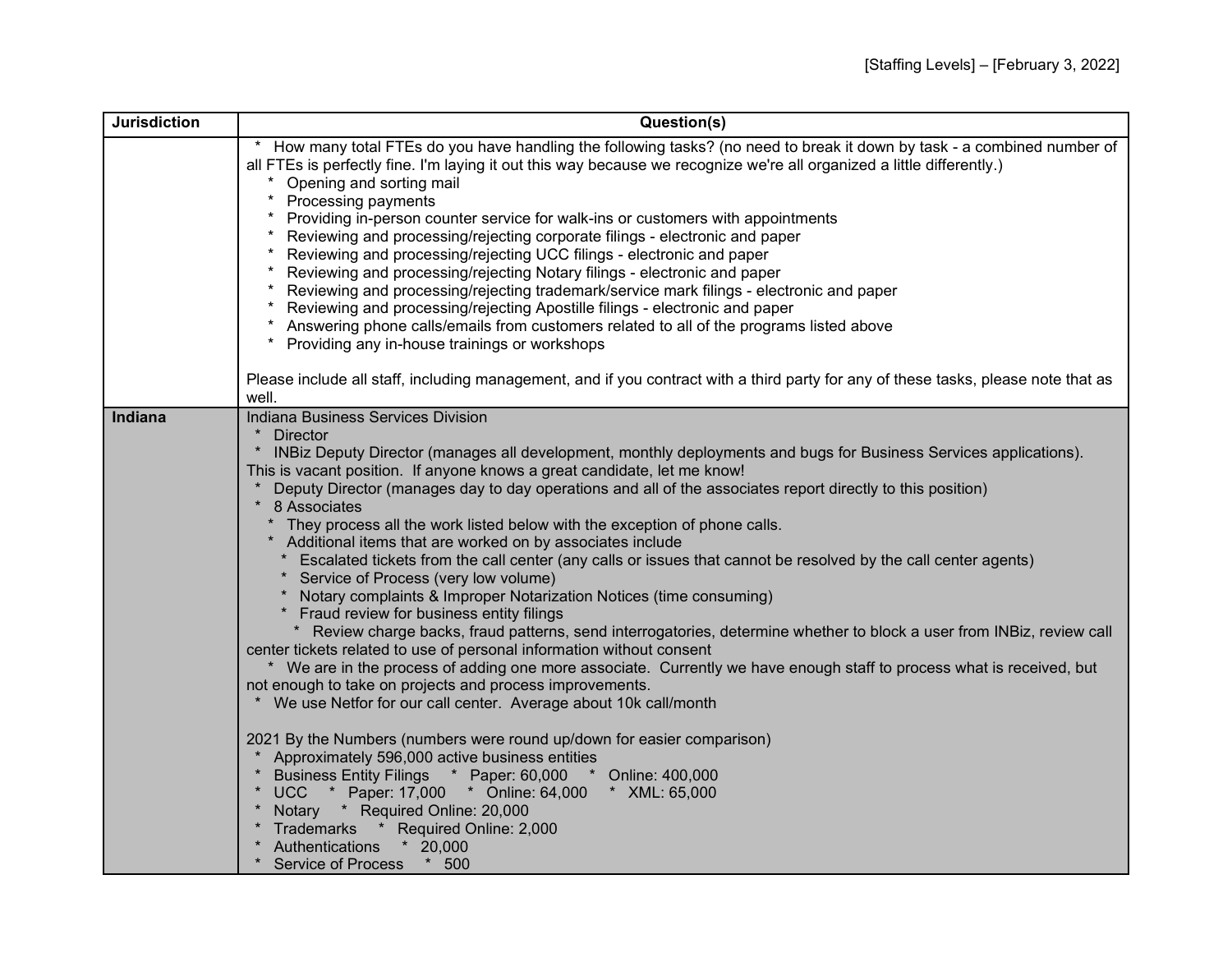| <b>Jurisdiction</b> | Question(s)                                                                                                                                                                                                                                      |
|---------------------|--------------------------------------------------------------------------------------------------------------------------------------------------------------------------------------------------------------------------------------------------|
|                     | How many total FTEs do you have handling the following tasks? (no need to break it down by task - a combined number of<br>all FTEs is perfectly fine. I'm laying it out this way because we recognize we're all organized a little differently.) |
|                     | Opening and sorting mail                                                                                                                                                                                                                         |
|                     | Processing payments                                                                                                                                                                                                                              |
|                     | Providing in-person counter service for walk-ins or customers with appointments                                                                                                                                                                  |
|                     | Reviewing and processing/rejecting corporate filings - electronic and paper                                                                                                                                                                      |
|                     | Reviewing and processing/rejecting UCC filings - electronic and paper                                                                                                                                                                            |
|                     | Reviewing and processing/rejecting Notary filings - electronic and paper<br>Reviewing and processing/rejecting trademark/service mark filings - electronic and paper                                                                             |
|                     | Reviewing and processing/rejecting Apostille filings - electronic and paper                                                                                                                                                                      |
|                     | Answering phone calls/emails from customers related to all of the programs listed above                                                                                                                                                          |
|                     | Providing any in-house trainings or workshops<br>$\ast$                                                                                                                                                                                          |
|                     | Please include all staff, including management, and if you contract with a third party for any of these tasks, please note that as                                                                                                               |
|                     | well.                                                                                                                                                                                                                                            |
| lowa                |                                                                                                                                                                                                                                                  |
| <b>Kansas</b>       |                                                                                                                                                                                                                                                  |
| Kentucky            |                                                                                                                                                                                                                                                  |
| Louisiana           | - Opening and sorting mail?3                                                                                                                                                                                                                     |
|                     | - Processing payments--2                                                                                                                                                                                                                         |
|                     | - Providing in-person counter service for walk-ins or customers with<br>appointments?2-4 (as needed)                                                                                                                                             |
|                     | - Reviewing and processing/rejecting corporate filings ? electronic and                                                                                                                                                                          |
|                     | paper--16                                                                                                                                                                                                                                        |
|                     | - Reviewing and processing/rejecting UCC filings ? electronic and paper--<br>$\overline{2}$                                                                                                                                                      |
|                     | - Reviewing and processing/rejecting Notary filings ? electronic and                                                                                                                                                                             |
|                     | paper--3                                                                                                                                                                                                                                         |
|                     | - Reviewing and processing/rejecting trademark/service mark filings ?                                                                                                                                                                            |
|                     | electronic and paper?12 (same group as the corporate filings, minus                                                                                                                                                                              |
|                     | those that don?t process TN/SM)<br>- Reviewing and processing/rejecting Apostille filings ? electronic and                                                                                                                                       |
|                     | paper--2                                                                                                                                                                                                                                         |
|                     | - Answering phone calls/emails from customers related to all of the                                                                                                                                                                              |
|                     | programs listed above?18-20                                                                                                                                                                                                                      |
|                     | - Providing any in-house trainings or workshops?2-3 (as needed)                                                                                                                                                                                  |
| <b>Maine</b>        |                                                                                                                                                                                                                                                  |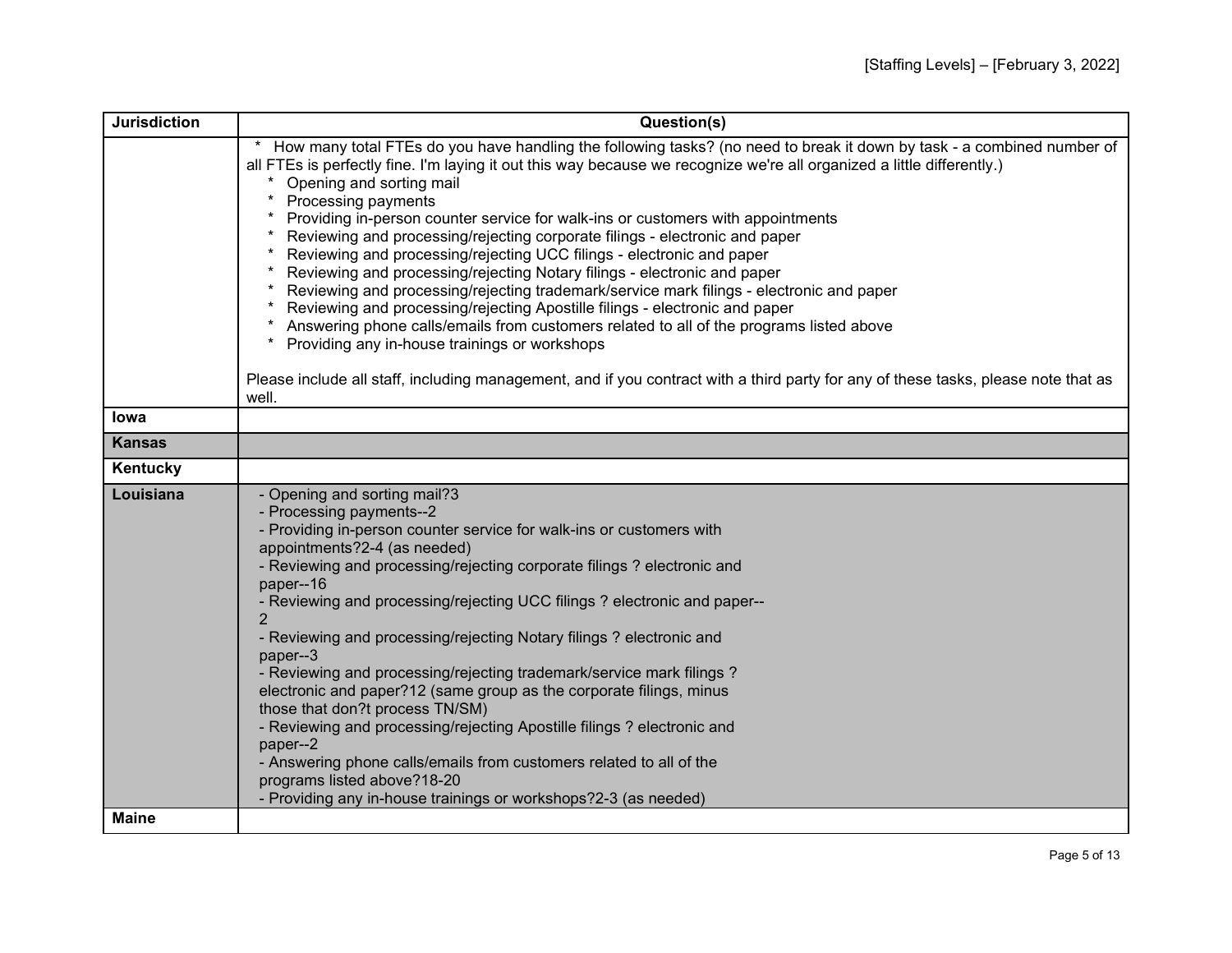| <b>Jurisdiction</b>  | Question(s)                                                                                                                                                                                                                                                                                                                                                                                                                                                                                                                                                                                                                                                                                                                                                                                                                                                                                                                                                                                                                                                                             |
|----------------------|-----------------------------------------------------------------------------------------------------------------------------------------------------------------------------------------------------------------------------------------------------------------------------------------------------------------------------------------------------------------------------------------------------------------------------------------------------------------------------------------------------------------------------------------------------------------------------------------------------------------------------------------------------------------------------------------------------------------------------------------------------------------------------------------------------------------------------------------------------------------------------------------------------------------------------------------------------------------------------------------------------------------------------------------------------------------------------------------|
|                      | How many total FTEs do you have handling the following tasks? (no need to break it down by task - a combined number of<br>all FTEs is perfectly fine. I'm laying it out this way because we recognize we're all organized a little differently.)<br>Opening and sorting mail<br>Processing payments<br>Providing in-person counter service for walk-ins or customers with appointments<br>Reviewing and processing/rejecting corporate filings - electronic and paper<br>Reviewing and processing/rejecting UCC filings - electronic and paper<br>Reviewing and processing/rejecting Notary filings - electronic and paper<br>Reviewing and processing/rejecting trademark/service mark filings - electronic and paper<br>Reviewing and processing/rejecting Apostille filings - electronic and paper<br>Answering phone calls/emails from customers related to all of the programs listed above<br>Providing any in-house trainings or workshops<br>Please include all staff, including management, and if you contract with a third party for any of these tasks, please note that as |
|                      | well.                                                                                                                                                                                                                                                                                                                                                                                                                                                                                                                                                                                                                                                                                                                                                                                                                                                                                                                                                                                                                                                                                   |
| <b>Maryland</b>      |                                                                                                                                                                                                                                                                                                                                                                                                                                                                                                                                                                                                                                                                                                                                                                                                                                                                                                                                                                                                                                                                                         |
| <b>Massachusetts</b> | Opening and sorting mail - 2<br>Processing payments - 4<br>Providing in-person counter service for walk-ins or customers with appointments - 20 (combining all areas of corporate<br>services, such as: filings, certificates, public room)<br>Reviewing and processing/rejecting corporate filings electronic and paper - 10<br>Reviewing and processing/rejecting UCC filings electronic and paper - 3<br>Reviewing and processing/rejecting Notary filings electronic and paper Notary is part of Public Records Division<br>Reviewing and processing/rejecting trademark/service mark filings electronic and paper 3 trained, but handled generally<br>by 1<br>Reviewing and processing/rejecting Apostille filings electronic and paper Apostille is part of the Public Records Division.<br>Answering phone calls/emails from customers related to all of the programs listed above - 6<br>Providing any in-house trainings or workshops ? Supervisors - 5                                                                                                                        |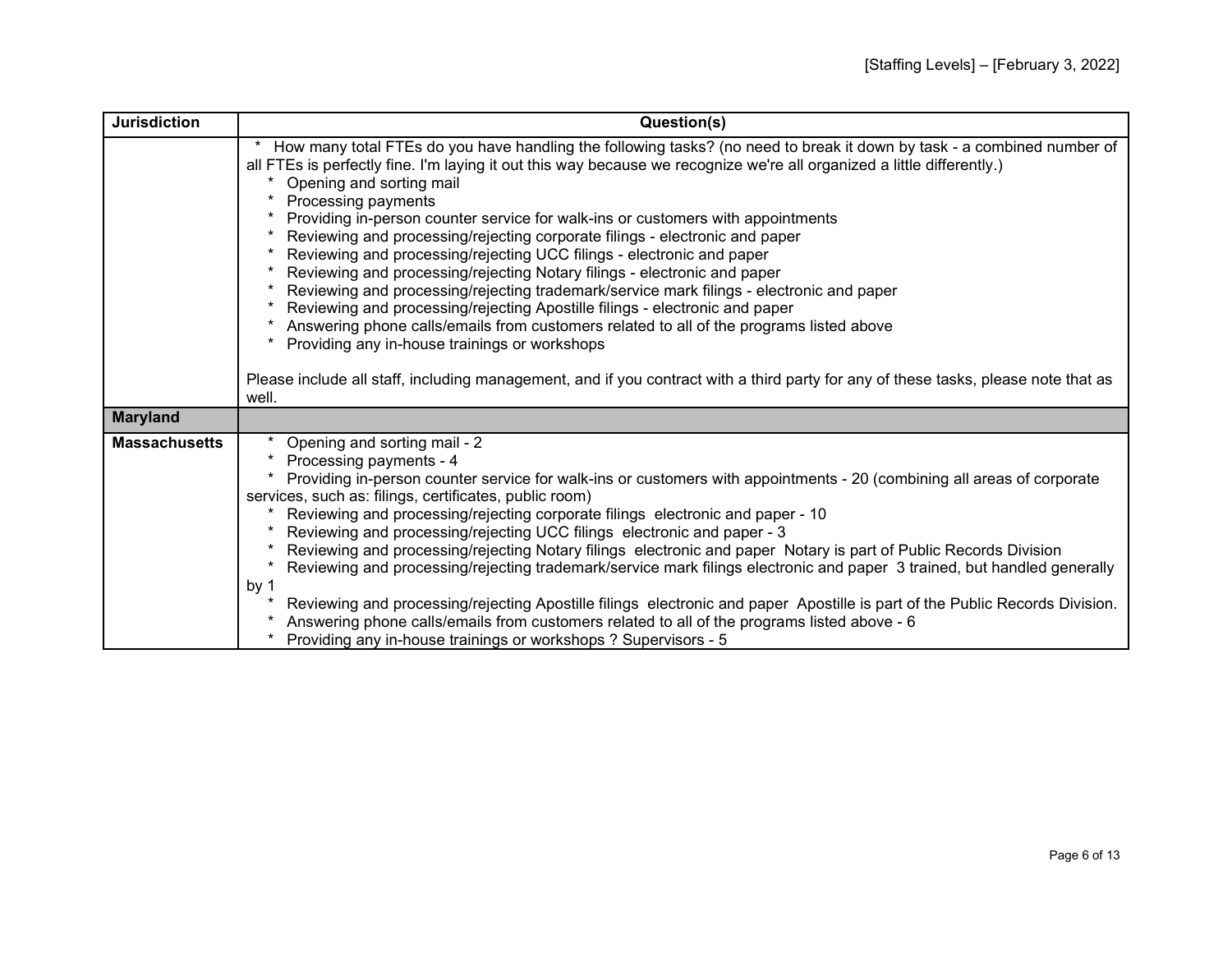| <b>Jurisdiction</b> | Question(s)                                                                                                                                                                                                                                      |
|---------------------|--------------------------------------------------------------------------------------------------------------------------------------------------------------------------------------------------------------------------------------------------|
|                     | How many total FTEs do you have handling the following tasks? (no need to break it down by task - a combined number of<br>all FTEs is perfectly fine. I'm laying it out this way because we recognize we're all organized a little differently.) |
|                     | Opening and sorting mail                                                                                                                                                                                                                         |
|                     | Processing payments                                                                                                                                                                                                                              |
|                     | Providing in-person counter service for walk-ins or customers with appointments                                                                                                                                                                  |
|                     | Reviewing and processing/rejecting corporate filings - electronic and paper                                                                                                                                                                      |
|                     | Reviewing and processing/rejecting UCC filings - electronic and paper                                                                                                                                                                            |
|                     | Reviewing and processing/rejecting Notary filings - electronic and paper<br>Reviewing and processing/rejecting trademark/service mark filings - electronic and paper                                                                             |
|                     | Reviewing and processing/rejecting Apostille filings - electronic and paper                                                                                                                                                                      |
|                     | Answering phone calls/emails from customers related to all of the programs listed above                                                                                                                                                          |
|                     | Providing any in-house trainings or workshops<br>$^\star$                                                                                                                                                                                        |
|                     | Please include all staff, including management, and if you contract with a third party for any of these tasks, please note that as                                                                                                               |
|                     | well.                                                                                                                                                                                                                                            |
| <b>Michigan</b>     | The Michigan Corporations Division has 42 full-time employees (myself included).                                                                                                                                                                 |
|                     |                                                                                                                                                                                                                                                  |
|                     | To help compare for volume, in 2021, we filed around 293,000 business filings, filed 758,000 annual reports/statements (most<br>are automatically filed, but not all), handled 160,0000 phone calls, and responded to 40,000 email inquiries.    |
|                     |                                                                                                                                                                                                                                                  |
|                     | The numbers per your breakdown are included below.                                                                                                                                                                                               |
|                     | How many total FTEs do you have handling the following tasks? (no need to break it down by task - a combined number of<br>$\ast$                                                                                                                 |
|                     | all FTEs is perfectly fine. I'm laying it out this way because we recognize we're all organized a little differently.)                                                                                                                           |
|                     | Opening and sorting mail - This is handled by another agency that supports the entire department. We have 1-2 people                                                                                                                             |
|                     | sort the mail further after we receive it.                                                                                                                                                                                                       |
|                     | Processing payments - This is handled by another agency that supports the entire department.<br>Providing in-person counter service for walk-ins or customers with appointments - 1-2 people                                                     |
|                     | Reviewing and processing/rejecting corporate filings - electronic and paper - 15                                                                                                                                                                 |
|                     | Reviewing and processing/rejecting UCC filings - electronic and paper - This is handled by another department.                                                                                                                                   |
|                     | Reviewing and processing/rejecting Notary filings - electronic and paper - This is handled by another department.                                                                                                                                |
|                     | Reviewing and processing/rejecting trademark/service mark filings - electronic and paper - 3 trained, but handled                                                                                                                                |
|                     | generally by 1<br>Reviewing and processing/rejecting Apostille filings - electronic and paper - This is handled by another department.                                                                                                           |
|                     | Answering phone calls/emails from customers related to all of the programs listed above - phone calls: 12-16; emails: 12                                                                                                                         |
|                     | trained, but handled generally by 4                                                                                                                                                                                                              |
|                     | Providing any in-house trainings or workshops - Managers and Policy Specialist - 4                                                                                                                                                               |
| <b>Minnesota</b>    |                                                                                                                                                                                                                                                  |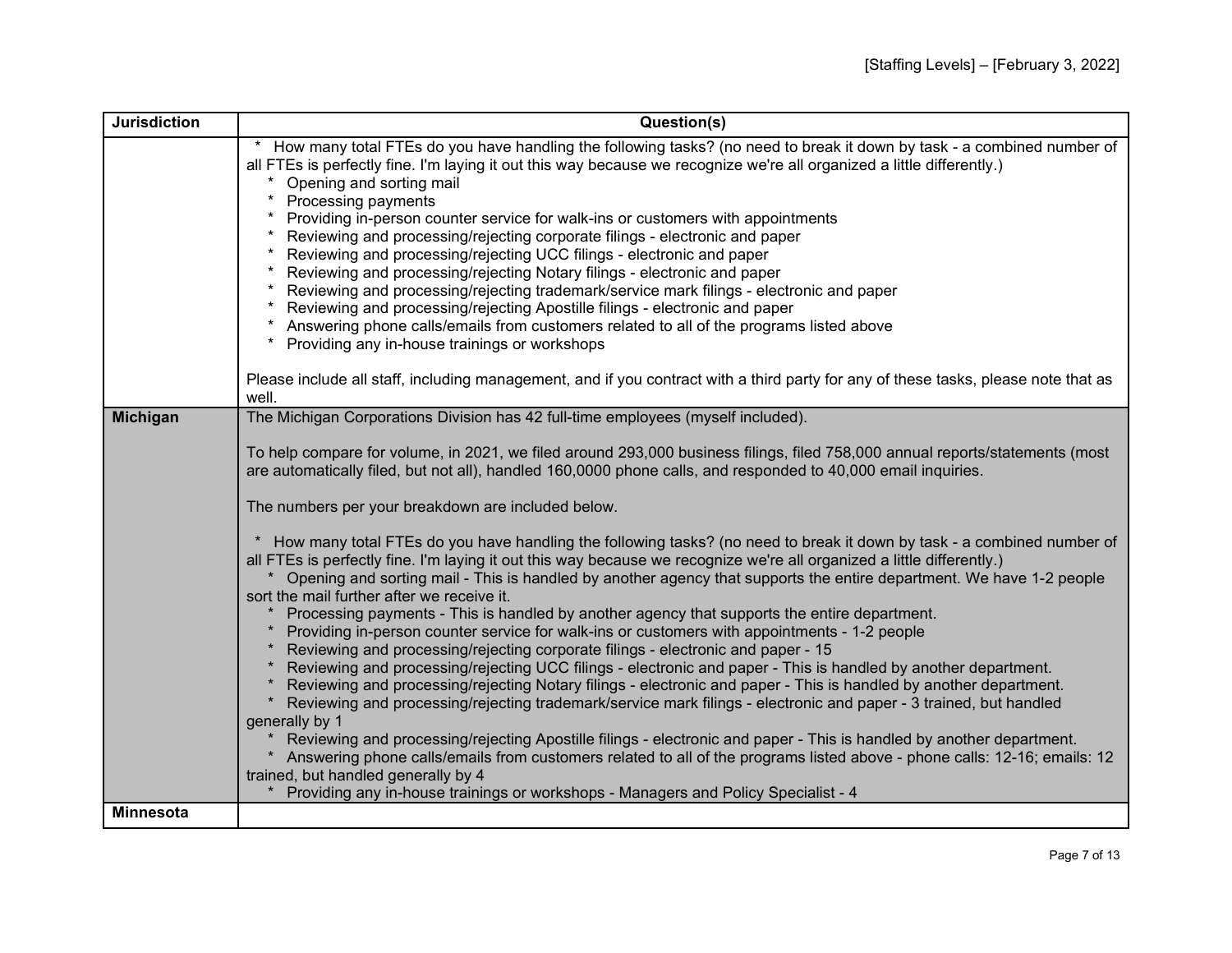| <b>Jurisdiction</b>               | Question(s)                                                                                                                                                                                                                                                                                                                                                                                                                                                                                                                                                                                                                                                                                                                                                                                                                                                                                                                                                                                                                                                                                      |
|-----------------------------------|--------------------------------------------------------------------------------------------------------------------------------------------------------------------------------------------------------------------------------------------------------------------------------------------------------------------------------------------------------------------------------------------------------------------------------------------------------------------------------------------------------------------------------------------------------------------------------------------------------------------------------------------------------------------------------------------------------------------------------------------------------------------------------------------------------------------------------------------------------------------------------------------------------------------------------------------------------------------------------------------------------------------------------------------------------------------------------------------------|
|                                   | How many total FTEs do you have handling the following tasks? (no need to break it down by task - a combined number of<br>all FTEs is perfectly fine. I'm laying it out this way because we recognize we're all organized a little differently.)<br>Opening and sorting mail<br>Processing payments<br>Providing in-person counter service for walk-ins or customers with appointments<br>Reviewing and processing/rejecting corporate filings - electronic and paper<br>Reviewing and processing/rejecting UCC filings - electronic and paper<br>Reviewing and processing/rejecting Notary filings - electronic and paper<br>Reviewing and processing/rejecting trademark/service mark filings - electronic and paper<br>Reviewing and processing/rejecting Apostille filings - electronic and paper<br>Answering phone calls/emails from customers related to all of the programs listed above<br>Providing any in-house trainings or workshops<br>Please include all staff, including management, and if you contract with a third party for any of these tasks, please note that as<br>well. |
| <b>Mississippi</b>                | $2 - 3$<br>Opening and sorting mail<br>Processing payments 1<br>Providing in-person counter service for walk-ins or customers with appointments 1-2<br>Reviewing and processing/rejecting corporate filings - electronic and paper<br>$1 - 2$<br>Reviewing and processing/rejecting UCC filings - electronic and paper<br>$1 - 2$<br>Reviewing and processing/rejecting Notary filings - electronic and paper<br>$1 - 2$<br>Reviewing and processing/rejecting trademark/service mark filings - electronic and paper 1-2<br>Reviewing and processing/rejecting Apostille filings - electronic and paper<br>$1 - 2$<br>Answering phone calls/emails from customers related to all of the programs listed above 4-6 / additional staff added<br>when needed<br>Providing any in-house trainings or workshops 1-3                                                                                                                                                                                                                                                                                   |
| <b>Missouri</b>                   |                                                                                                                                                                                                                                                                                                                                                                                                                                                                                                                                                                                                                                                                                                                                                                                                                                                                                                                                                                                                                                                                                                  |
|                                   |                                                                                                                                                                                                                                                                                                                                                                                                                                                                                                                                                                                                                                                                                                                                                                                                                                                                                                                                                                                                                                                                                                  |
| <b>Montana</b><br><b>Nebraska</b> |                                                                                                                                                                                                                                                                                                                                                                                                                                                                                                                                                                                                                                                                                                                                                                                                                                                                                                                                                                                                                                                                                                  |
|                                   |                                                                                                                                                                                                                                                                                                                                                                                                                                                                                                                                                                                                                                                                                                                                                                                                                                                                                                                                                                                                                                                                                                  |
| <b>Nevada</b>                     |                                                                                                                                                                                                                                                                                                                                                                                                                                                                                                                                                                                                                                                                                                                                                                                                                                                                                                                                                                                                                                                                                                  |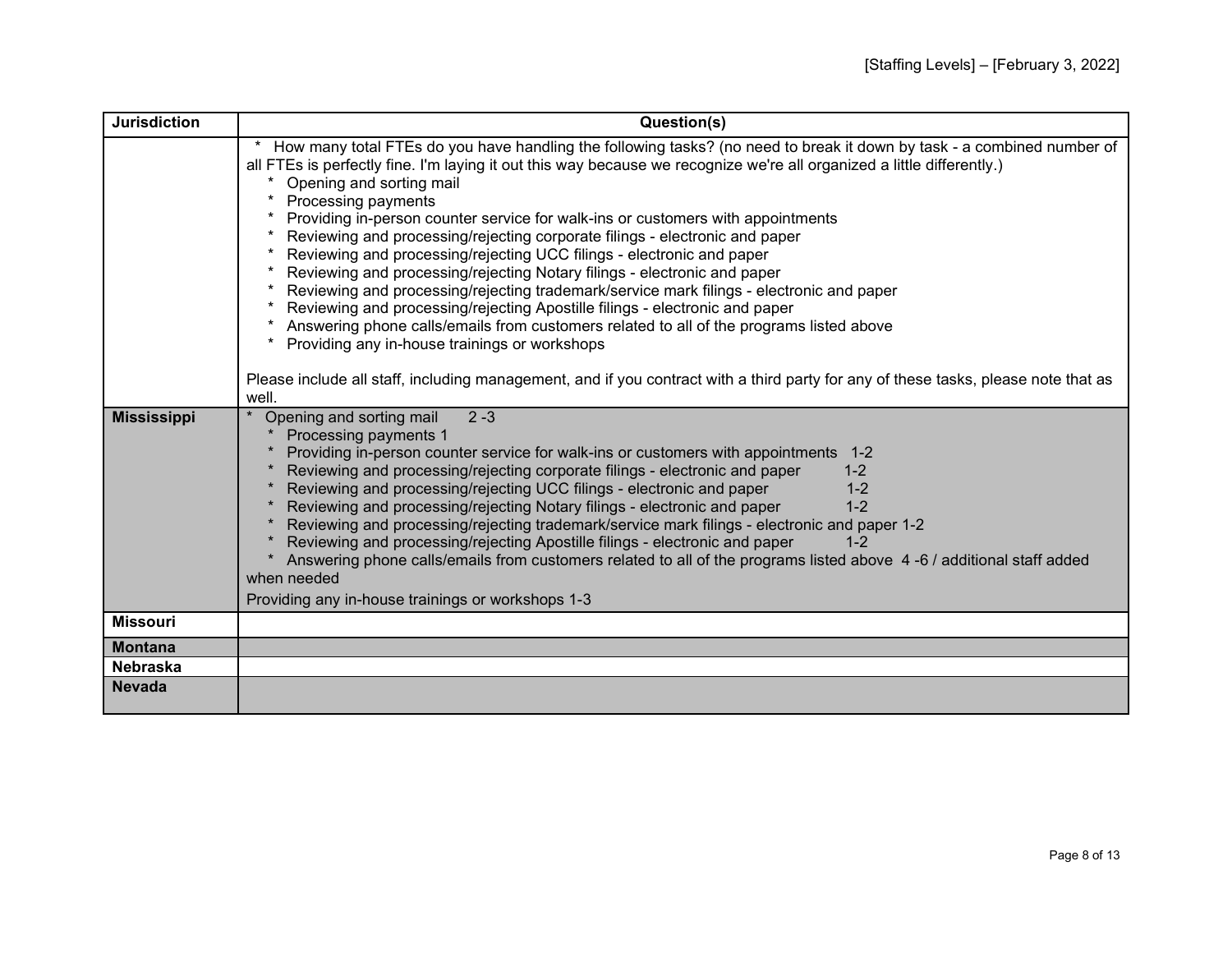| <b>Jurisdiction</b>  | Question(s)                                                                                                                                                                                                                                                                                                                                                                                                                                                                                                                                                                                                                                                                                                                                                                                                                                                                                                                                                                                                                                                                                           |
|----------------------|-------------------------------------------------------------------------------------------------------------------------------------------------------------------------------------------------------------------------------------------------------------------------------------------------------------------------------------------------------------------------------------------------------------------------------------------------------------------------------------------------------------------------------------------------------------------------------------------------------------------------------------------------------------------------------------------------------------------------------------------------------------------------------------------------------------------------------------------------------------------------------------------------------------------------------------------------------------------------------------------------------------------------------------------------------------------------------------------------------|
|                      | How many total FTEs do you have handling the following tasks? (no need to break it down by task - a combined number of<br>all FTEs is perfectly fine. I'm laying it out this way because we recognize we're all organized a little differently.)<br>Opening and sorting mail<br>Processing payments<br>Providing in-person counter service for walk-ins or customers with appointments<br>Reviewing and processing/rejecting corporate filings - electronic and paper<br>Reviewing and processing/rejecting UCC filings - electronic and paper<br>Reviewing and processing/rejecting Notary filings - electronic and paper<br>Reviewing and processing/rejecting trademark/service mark filings - electronic and paper<br>Reviewing and processing/rejecting Apostille filings - electronic and paper<br>Answering phone calls/emails from customers related to all of the programs listed above<br>Providing any in-house trainings or workshops<br>Please include all staff, including management, and if you contract with a third party for any of these tasks, please note that as<br>well.      |
| <b>New Hampshire</b> | Corporation/UCC Division have a total of 16 FTEs and 1 PTE. Duty breakdowns are as follows:<br>Opening and sorting mail (Opened for all divisions by Administration Division staff - 2)<br>Processing payments (Handled for all divisions by Administration Division staff - 2)<br>Providing in-person counter service for walk-ins or customers with appointments - 4.5<br>Reviewing and processing/rejecting corporate filings - electronic and paper - 6<br>Reviewing and processing/rejecting UCC filings - electronic and paper - 2<br>Reviewing and processing/rejecting Notary filings - electronic and paper (Handled by Administration Division staff - 1)<br>Reviewing and processing/rejecting trademark/service mark filings - electronic and paper - 1<br>Reviewing and processing/rejecting Apostille filings - electronic and paper (Handled by Administration Division staff - 1)<br>Answering phone calls/emails from customers related to all of the programs listed above - 4<br>Providing any in-house trainings or workshops -1 (monthly Zoom workshop w/SBA for new businesses) |
| <b>New Jersey</b>    |                                                                                                                                                                                                                                                                                                                                                                                                                                                                                                                                                                                                                                                                                                                                                                                                                                                                                                                                                                                                                                                                                                       |
| <b>New Mexico</b>    |                                                                                                                                                                                                                                                                                                                                                                                                                                                                                                                                                                                                                                                                                                                                                                                                                                                                                                                                                                                                                                                                                                       |
| <b>New York</b>      |                                                                                                                                                                                                                                                                                                                                                                                                                                                                                                                                                                                                                                                                                                                                                                                                                                                                                                                                                                                                                                                                                                       |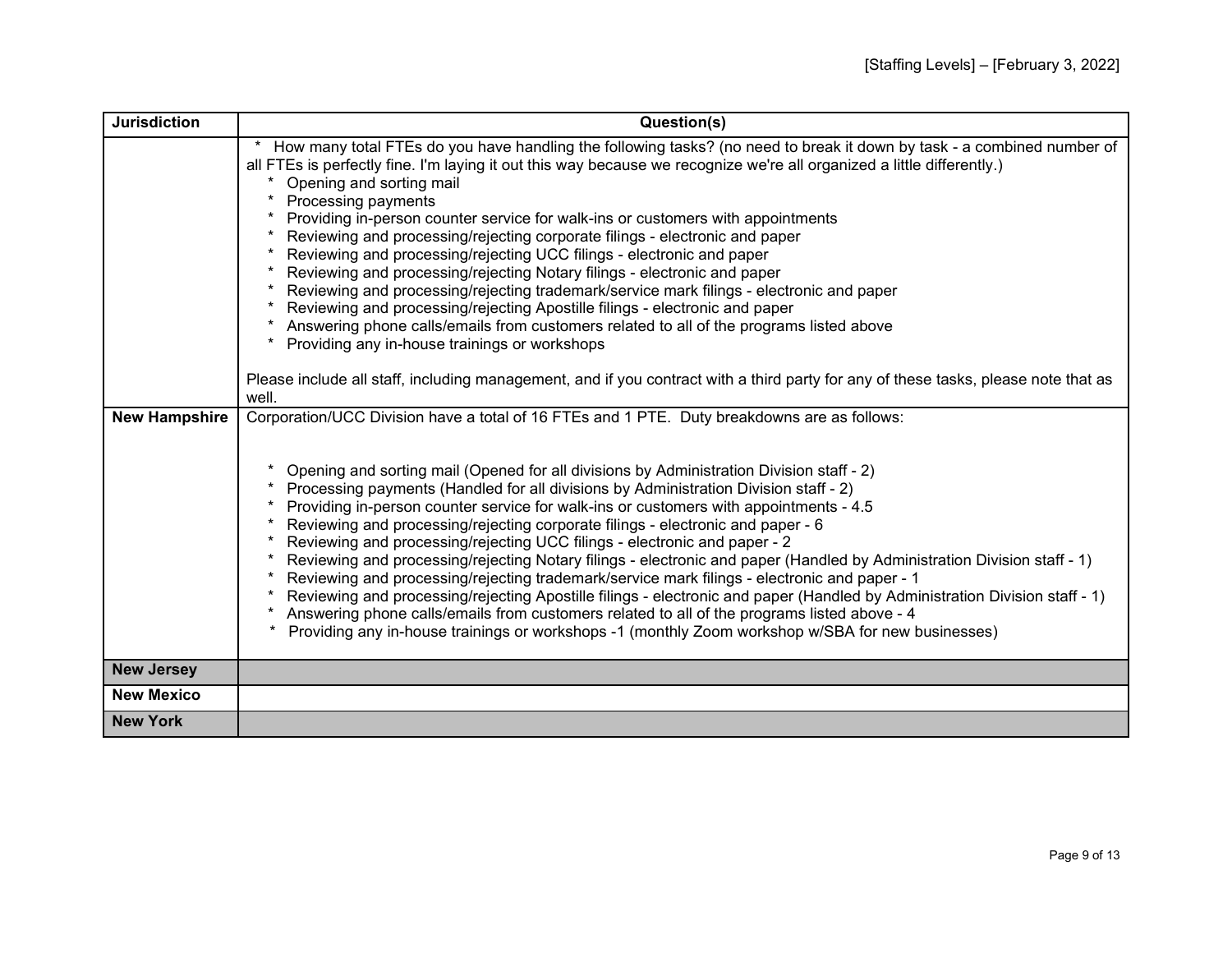| <b>Jurisdiction</b>   | Question(s)                                                                                                                                                                                                                                                                                                                                                                                                                                                                                                                                                                                                                                                                                                                                                                                                                                                                                                                                                                                                                                                                                      |
|-----------------------|--------------------------------------------------------------------------------------------------------------------------------------------------------------------------------------------------------------------------------------------------------------------------------------------------------------------------------------------------------------------------------------------------------------------------------------------------------------------------------------------------------------------------------------------------------------------------------------------------------------------------------------------------------------------------------------------------------------------------------------------------------------------------------------------------------------------------------------------------------------------------------------------------------------------------------------------------------------------------------------------------------------------------------------------------------------------------------------------------|
|                       | How many total FTEs do you have handling the following tasks? (no need to break it down by task - a combined number of<br>all FTEs is perfectly fine. I'm laying it out this way because we recognize we're all organized a little differently.)<br>Opening and sorting mail<br>Processing payments<br>Providing in-person counter service for walk-ins or customers with appointments<br>Reviewing and processing/rejecting corporate filings - electronic and paper<br>Reviewing and processing/rejecting UCC filings - electronic and paper<br>Reviewing and processing/rejecting Notary filings - electronic and paper<br>Reviewing and processing/rejecting trademark/service mark filings - electronic and paper<br>Reviewing and processing/rejecting Apostille filings - electronic and paper<br>Answering phone calls/emails from customers related to all of the programs listed above<br>Providing any in-house trainings or workshops<br>Please include all staff, including management, and if you contract with a third party for any of these tasks, please note that as<br>well. |
| <b>North Carolina</b> | Opening and sorting mail (1) Processing payments (9) may assist with opening and sorting Providing in-person counter<br>service for walk-ins or customers with appointments (3) Reviewing and processing/rejecting corporate filings ? electronic and<br>paper (26) including annual report filings Reviewing and processing/rejecting UCC filings ? electronic and paper UCC and<br>Notary together (15) Reviewing and processing/rejecting Notary filings? electronic and paper *see above Reviewing and<br>processing/rejecting trademark/service mark filings?<br>electronic and paper (2)<br>Reviewing and processing/rejecting Apostille filings? electronic and paper (2.5) Answering phone calls/emails from customers<br>related to all of the programs listed above (14) Providing any in-house trainings or workshops (4) 2 supervisors, director and<br>one staffer File room staff (3) Service of Process (1)                                                                                                                                                                       |
| <b>North Dakota</b>   |                                                                                                                                                                                                                                                                                                                                                                                                                                                                                                                                                                                                                                                                                                                                                                                                                                                                                                                                                                                                                                                                                                  |
| Ohio                  | In Ohio we have 26 FTE completing most of the tasks referenced below. The Call Center however is an outside company, so<br>of our 26 FTE, we are not answering the majority of calls. The nonprofit company handling our calls typically has 12-20<br>employees working FT or PT on our calls.<br>Obviously, this will vary by state/number of filings, so to help compare Ohio processed around 370,000 business filings in 2021<br>- of those total filings 197,000 were new business formations.                                                                                                                                                                                                                                                                                                                                                                                                                                                                                                                                                                                              |
| <b>Oklahoma</b>       |                                                                                                                                                                                                                                                                                                                                                                                                                                                                                                                                                                                                                                                                                                                                                                                                                                                                                                                                                                                                                                                                                                  |
| Oregon                |                                                                                                                                                                                                                                                                                                                                                                                                                                                                                                                                                                                                                                                                                                                                                                                                                                                                                                                                                                                                                                                                                                  |
| Pennsylvania          |                                                                                                                                                                                                                                                                                                                                                                                                                                                                                                                                                                                                                                                                                                                                                                                                                                                                                                                                                                                                                                                                                                  |
| <b>Rhode Island</b>   |                                                                                                                                                                                                                                                                                                                                                                                                                                                                                                                                                                                                                                                                                                                                                                                                                                                                                                                                                                                                                                                                                                  |
| <b>South Carolina</b> |                                                                                                                                                                                                                                                                                                                                                                                                                                                                                                                                                                                                                                                                                                                                                                                                                                                                                                                                                                                                                                                                                                  |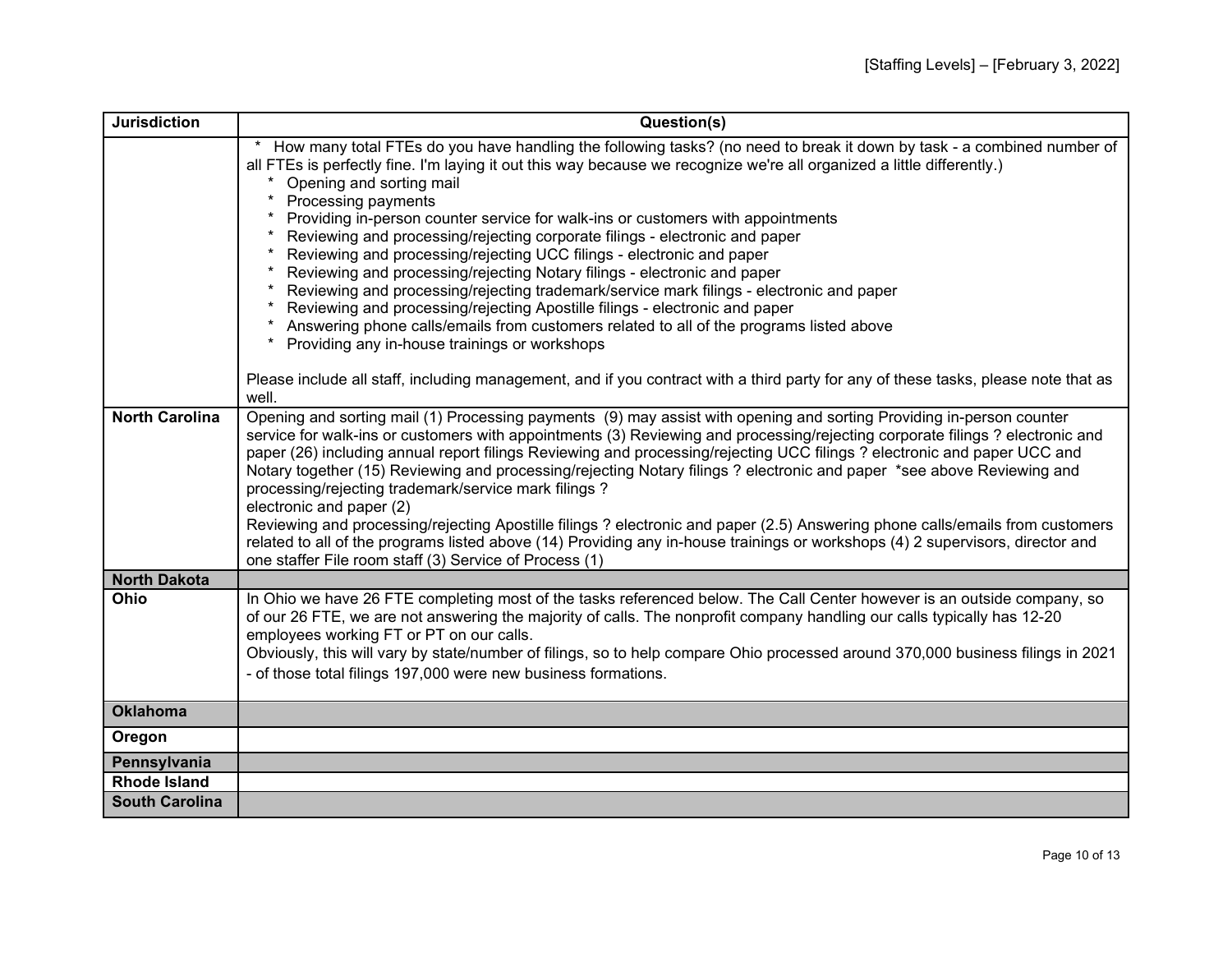| <b>Jurisdiction</b>  | Question(s)                                                                                                                                                                                                                                                                                                                                                                                                                                                                                                                                                                                                                                                                                                                                                                                                                                                                                                                                                                                                                                                                             |
|----------------------|-----------------------------------------------------------------------------------------------------------------------------------------------------------------------------------------------------------------------------------------------------------------------------------------------------------------------------------------------------------------------------------------------------------------------------------------------------------------------------------------------------------------------------------------------------------------------------------------------------------------------------------------------------------------------------------------------------------------------------------------------------------------------------------------------------------------------------------------------------------------------------------------------------------------------------------------------------------------------------------------------------------------------------------------------------------------------------------------|
|                      | How many total FTEs do you have handling the following tasks? (no need to break it down by task - a combined number of<br>all FTEs is perfectly fine. I'm laying it out this way because we recognize we're all organized a little differently.)<br>Opening and sorting mail<br>Processing payments<br>Providing in-person counter service for walk-ins or customers with appointments<br>Reviewing and processing/rejecting corporate filings - electronic and paper<br>Reviewing and processing/rejecting UCC filings - electronic and paper<br>Reviewing and processing/rejecting Notary filings - electronic and paper<br>Reviewing and processing/rejecting trademark/service mark filings - electronic and paper<br>Reviewing and processing/rejecting Apostille filings - electronic and paper<br>Answering phone calls/emails from customers related to all of the programs listed above<br>Providing any in-house trainings or workshops<br>Please include all staff, including management, and if you contract with a third party for any of these tasks, please note that as |
| <b>South Dakota</b>  | well.<br>South Dakota's Business Services office has a staff of 1 Manager and 4 Business Specialists that complete all of the tasks                                                                                                                                                                                                                                                                                                                                                                                                                                                                                                                                                                                                                                                                                                                                                                                                                                                                                                                                                     |
|                      | listed.                                                                                                                                                                                                                                                                                                                                                                                                                                                                                                                                                                                                                                                                                                                                                                                                                                                                                                                                                                                                                                                                                 |
| <b>Tennessee</b>     |                                                                                                                                                                                                                                                                                                                                                                                                                                                                                                                                                                                                                                                                                                                                                                                                                                                                                                                                                                                                                                                                                         |
| <b>Texas</b>         |                                                                                                                                                                                                                                                                                                                                                                                                                                                                                                                                                                                                                                                                                                                                                                                                                                                                                                                                                                                                                                                                                         |
| <b>Utah</b>          |                                                                                                                                                                                                                                                                                                                                                                                                                                                                                                                                                                                                                                                                                                                                                                                                                                                                                                                                                                                                                                                                                         |
| <b>Vermont</b>       |                                                                                                                                                                                                                                                                                                                                                                                                                                                                                                                                                                                                                                                                                                                                                                                                                                                                                                                                                                                                                                                                                         |
| Virginia             |                                                                                                                                                                                                                                                                                                                                                                                                                                                                                                                                                                                                                                                                                                                                                                                                                                                                                                                                                                                                                                                                                         |
| Washington           | We currently have 58 staff. That includes customer service, supervisors, managers, IT, and admin. We have nearly 640,000<br>active entities and nearly 20,000 charities registrations that each have annual reporting requirements. We have about 8% year<br>over year growth, and about 80-90% turnover. (high volume filing, high volume fail, consistent growth). We complete between<br>60-70,000 apostilles annually, and we have in-house phone, chat, and email service (call center).<br>We do not have notaries or UCC in our office.                                                                                                                                                                                                                                                                                                                                                                                                                                                                                                                                          |
| <b>West Virginia</b> |                                                                                                                                                                                                                                                                                                                                                                                                                                                                                                                                                                                                                                                                                                                                                                                                                                                                                                                                                                                                                                                                                         |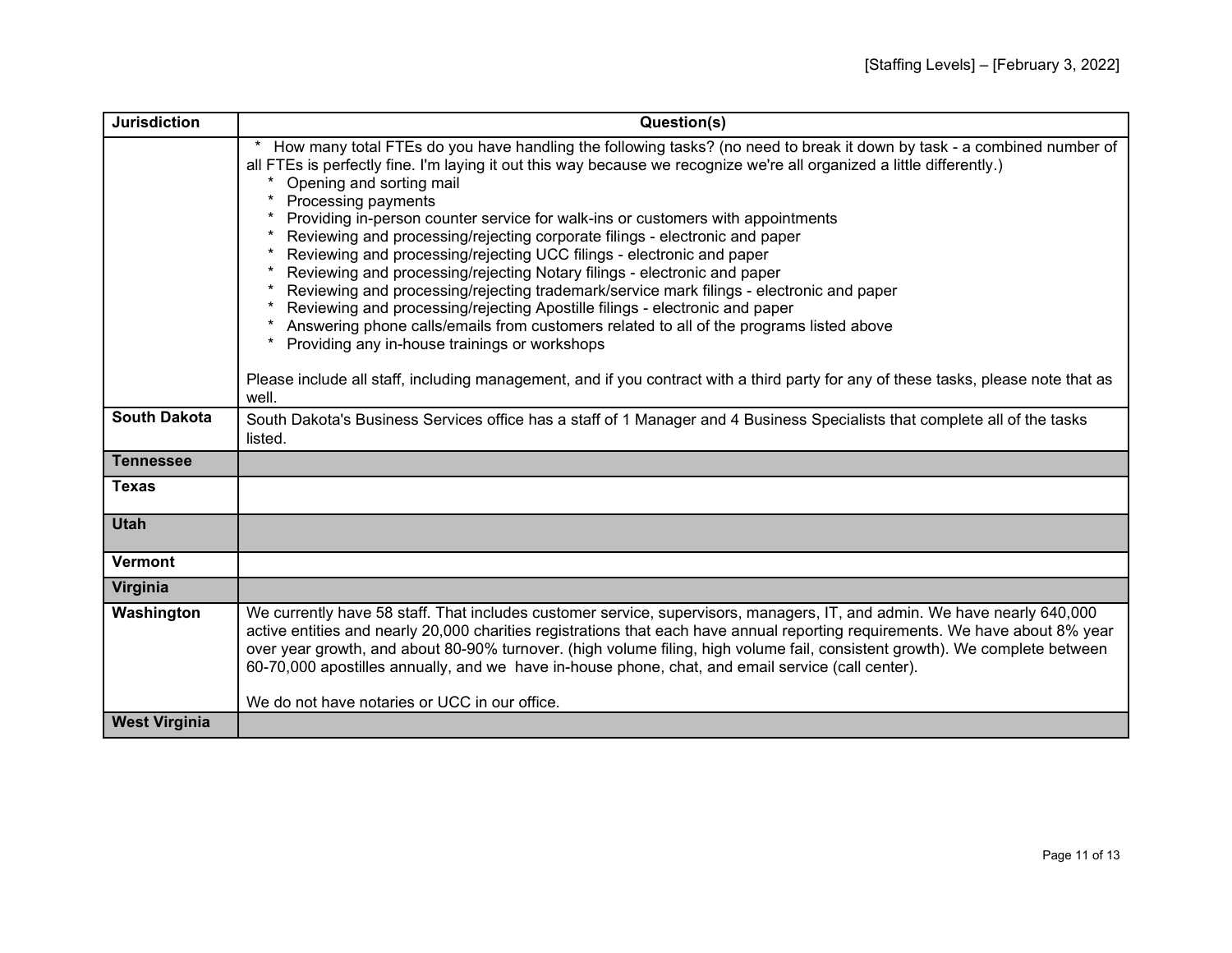| <b>Jurisdiction</b> | Question(s)                                                                                                                                                                                                                                                                                                                                                                                                                                                                                                                                                                                                                                                                                                                                                                                                                                                                                                                                                                                                                                                                                        |
|---------------------|----------------------------------------------------------------------------------------------------------------------------------------------------------------------------------------------------------------------------------------------------------------------------------------------------------------------------------------------------------------------------------------------------------------------------------------------------------------------------------------------------------------------------------------------------------------------------------------------------------------------------------------------------------------------------------------------------------------------------------------------------------------------------------------------------------------------------------------------------------------------------------------------------------------------------------------------------------------------------------------------------------------------------------------------------------------------------------------------------|
|                     | How many total FTEs do you have handling the following tasks? (no need to break it down by task - a combined number of<br>$\star$<br>all FTEs is perfectly fine. I'm laying it out this way because we recognize we're all organized a little differently.)<br>Opening and sorting mail<br>Processing payments<br>Providing in-person counter service for walk-ins or customers with appointments<br>Reviewing and processing/rejecting corporate filings - electronic and paper<br>Reviewing and processing/rejecting UCC filings - electronic and paper<br>Reviewing and processing/rejecting Notary filings - electronic and paper<br>Reviewing and processing/rejecting trademark/service mark filings - electronic and paper<br>Reviewing and processing/rejecting Apostille filings - electronic and paper<br>Answering phone calls/emails from customers related to all of the programs listed above<br>Providing any in-house trainings or workshops<br>Please include all staff, including management, and if you contract with a third party for any of these tasks, please note that as |
| <b>Wisconsin</b>    | well.<br>Obviously, this will vary by state/number of filings, so to help compare 2021 Wisconsin processed:                                                                                                                                                                                                                                                                                                                                                                                                                                                                                                                                                                                                                                                                                                                                                                                                                                                                                                                                                                                        |
|                     | Corporation: around 223,762 business filings - of those total filings 71,151 were new business formations<br>TM- 7.803<br>UCC- 180,747(95% online auto filed)<br>Notary- 15,709<br>Apostille- 1,718                                                                                                                                                                                                                                                                                                                                                                                                                                                                                                                                                                                                                                                                                                                                                                                                                                                                                                |
| Wyoming             |                                                                                                                                                                                                                                                                                                                                                                                                                                                                                                                                                                                                                                                                                                                                                                                                                                                                                                                                                                                                                                                                                                    |

## **Additional comments:**

## **Full text of email:**

Good Morning and Greetings from Little Rhody!

We're hoping you can share some information about staffing in your jurisdiction:

 \* How many total FTEs do you have handling the following tasks? (no need to break it down by task - a combined number of all FTEs is perfectly fine. I'm laying it out this way because we recognize we're all organized a little differently.)

\* Opening and sorting mail